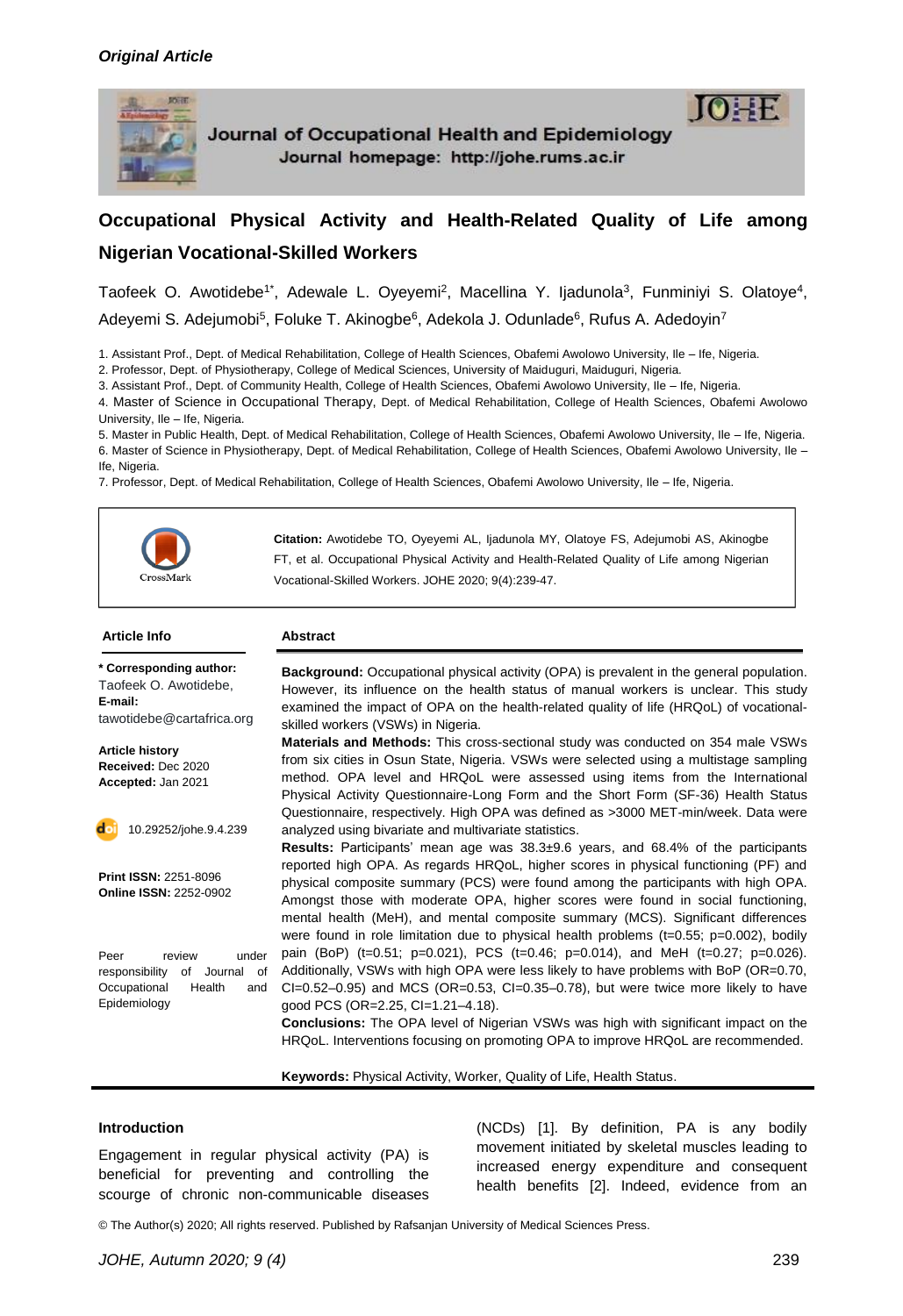epidemiological study showed that PA can reduce systolic blood pressure by 15 mmHg and helps to lower the risk of sudden death from cardiovascular disease by 30% [3]. In the last few decades, researchers have focused on leisure-time PA and its benefits in improving health status [4, 5]. In addition, occupational physical activity (OPA) associated with some occupations such as manual labor and vocational jobs is on the rise among citizens of developing economies due to growing population and unemployment challenges [6]. These occupations require job-related activities that involve regular bodily movements, use of considerable large muscle groups, and substantial energy expenditure which may have the same effects similar to that of leisure-time PA [7, 8].

Vocational skills are manual works that individuals learn in a special area of interest. They are mainly hands-on technical skills rather than rigorous academic programs [9]. Furthermore, these skills are acquired from hands-on experience usually gained outside the traditional classroom setting. Many of these skills involve manual labor and sometimes require long hours of activities. Although manual labor increases energy expenditure and higher muscular strength as features commonly seen in manual workers, the health benefits of OPA including health-related quality of life (HRQoL) have not been objectively explored among Nigerian vocational-skilled workers.

In recent times, owing to an increasing in the unemployment rate in Nigeria, many young adults have taken up new skills including some technical works and now engage in various vocational skills as a means of livelihood in the informal sector of the economy. Hence, several vocational-skilled workers have now occupied the largest hub of the Nigerian labor market thus contributing to local enterprise productivity and profitability, wealth creation, as well as national economic growth [10]. Noticeably, the economic growth and gross domestic product of any nation appear to be partly dependent on the health status of workers of the nation. On the other hand, the nature of any occupational activity may also increase exposure to different health hazards, thus negatively affecting HRQoL and leading to low productivity at work [11, 12]. However, the impact of OPA on HRQoL as regards vocational skills appears to be poorly understood and has received little or no attention. Furthermore, reports on OPA as a determinant of HRQoL among Nigerian vocationalskilled workers are scarce. Thus, understanding the influence of OPA on HRQoL among vocational skill workers in Nigeria is important to designing interventions to improve occupational health, work

productivity, and efficient allocation of resources for effective disease prevention and national health planning programs. Therefore, this study aims to investigate the impact of the OPA level on the HRQoL of Nigerian vocational-skilled workers.

## **Materials and Methods**

This cross-sectional study was performed on male vocational-skilled workers (trained manual workers) in Osun State, Nigeria. The workers were selected through a multi-stage sampling method. First, using simple random sampling; four out of eight popular vocational skills in Osun State were selected, namely: automobile engineering, brick layering, carpentry, and metal welding. Then, six out of ten major cities in the state were randomly selected namely; Gbongan, Ile-Ife, Ikire, Ilesa, Ipetumodu, and Osogbo. Furthermore, three out of six zones in each city were randomly selected, and lastly, a systematic sampling method was used to select every third member from the list of registers for each vocational type. The inclusion criteria for the study were healthy individuals who were within the age range of 25 – 65 years with at least oneyear work experience in the selected vocational skills. However, individuals with self-reported chronic conditions and apprentices undergoing training were excluded from the study.

Before recruitment, the presidents/ chairmen of the associations of selected vocational skills in the selected cities and zones were visited during their general meetings which were usually held bimonthly. The main objectives of the study were explained to them and an appointment was booked to meet the members. Thereafter, a date for the next general meeting was fixed for an interactive session with the members. During the meeting at each venue, the aim of the study was described to all vocational skill workers attending the meeting. Various questions about the purpose of the study were asked by members and answers were provided by the researcher to their satisfaction. Those who volunteered to participate in the study were recruited. The sample size for this study was determined based on a sample size formula for cross-sectional studies;  $n = Z2$  (p  $(1 - p)/e2$ , where,  $n =$  the needed sample size,  $Z = z$ -value (zvalue for 95% confidence level = 1.96),  $p = the$ estimated proportion of an attribute present in the population, and  $e =$  the desired level of precision (i.e. confidence interval, expressed as decimal (0.05) [13]. A review of the literature showed the prevalence (p) of physical inactivity in the Nigerian population was estimated to be 25.0% [14]. Hence, a total of 345 persons were considered as the research sample. Furthermore, the estimated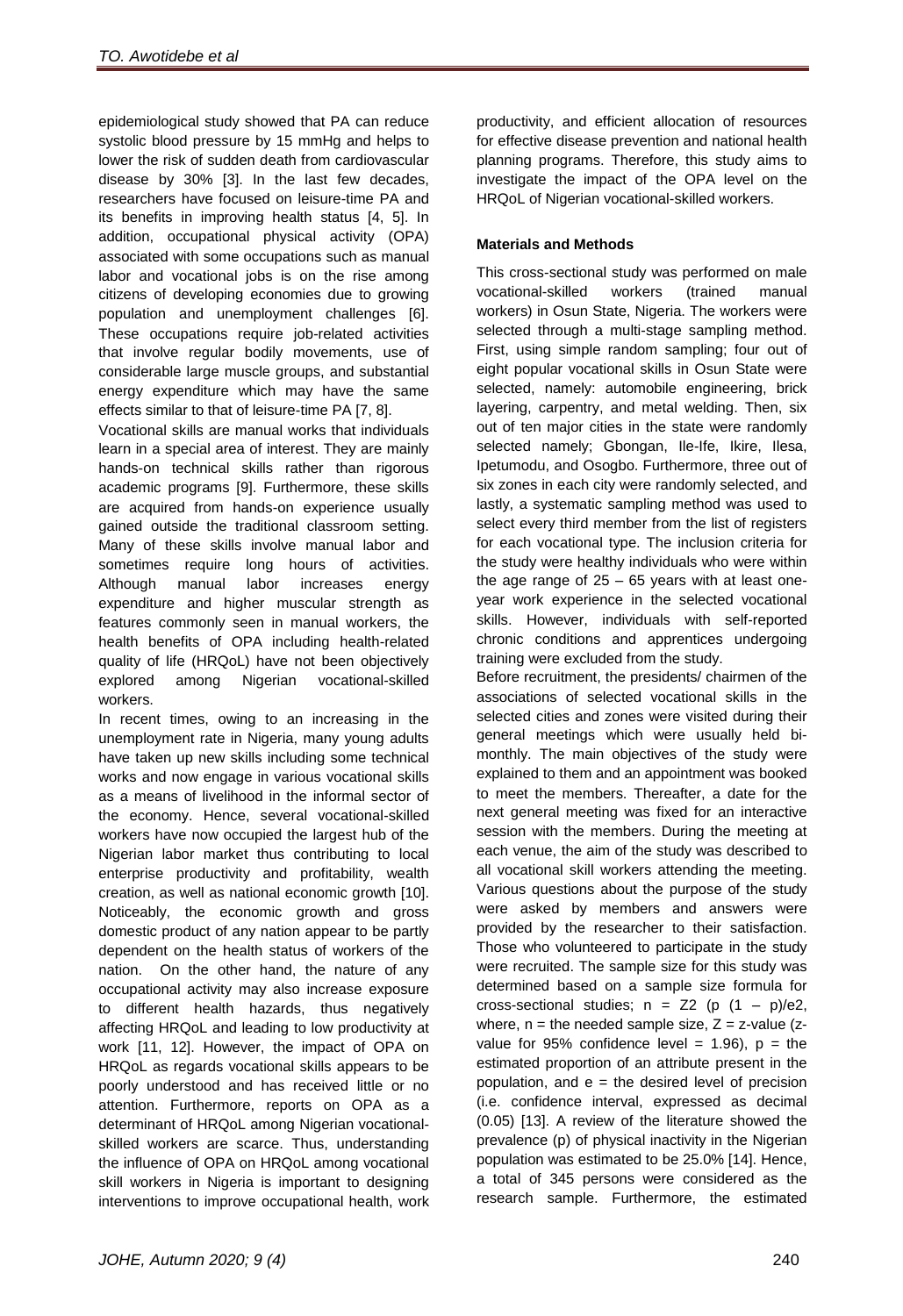sample was increased to 380 persons with the view to preventing the incidence of non-responders and lost data. Nonetheless, a total of 354 persons were eventually included in the research sample. In all, 16 members refused to participate, eight provided incomplete responses to the items in the questionnaires, and two persons provided unreliable data. The total response rate in this study was 93.2%. The data were collected from October to December 2018.

Permission to conduct the study among members was obtained following the explanation of the purpose of the study to the chairmen and members of the respective vocational skills group. The participants signed an informed consent form. The Obafemi Awolowo University Teaching Hospitals Complex, Ile – Ife, Osun State, ethical committee; the Ethics and Research Committee approved the study (Protocol number: ERC/2018/10/12).

The socio-demographic background data and vocational skill type of participants were recorded. Thereafter, OPA was assessed using the International Physical Activity Questionnaire-Long Form (IPAQ-LF) while the health-related quality of life was assessed using the Short Form-36 (SF-36) Health Survey Questionnaire. Copies of the questionnaires were self-administered and collected immediately after completion.

Assessment of occupational physical activity: Occupational physical activity was assessed using the IPAQ-LF. The questionnaire was reported to have satisfactory test-retest reliability and criterion validity in the Nigerian population [15]. The IPAQ-LF collects information about the frequency (days/week) and duration (minutes/day) of PA in specific domains such as occupation, active transport, domestic, and leisure and sitting time during weekdays and weekends [14]. In this study, only the 7-item occupational domain of the IPAQ-LF that measures vigorous-intensity activities, moderate-intensity activities, and walking was used to obtain information on PA undertaken during any occupational activity performed within the last week before the start of the study. OPA included activities at work such as standing, walking, working while sitting down, carrying heavy objects, and cleaning of workshop surroundings. To obtain the energy equivalence of OPA, the intensity of activity (i.e., vigorous, moderate, and walking) was multiplied by their estimated MET value. The MET values assigned to the intensities of OPA in this study were 8 METs (vigorous), 4 METs (moderate), and 3.3 METs (walking) [15]. Total OPA was computed by summing the calculated MET-minutes/week of vigorous-intensity activities, moderate-intensity activities, and walking

activities done at work. OPA was first categorized as low, moderate, and high.

The low OPA category is the lowest level of physical activity. Those individuals who did not meet the criteria for the moderate or high categories were considered 'low'. The participants in the moderate OPA category were those that achieved a minimum OPA of at least 600METminutes/week at work. The high OPA category was described as achieving a minimum total OPA of at least 3000 MET-minutes/week at work [16]. OPA levels were initially classified as low, moderate, or high according to the categorization described by the IPAQ core group (http://www.ipaq.ki.se). However, owing to the very high degree of OPA observed among the study population and that no participant had a low OPA level, the classifications were then re-categorized in line with the purpose of this study as moderate OPA (<3000 MET-minutes/week) or high OPA (at least 3000 MET-minutes/week). High OPA groups were those who engaged in > 3000 METminutes/week of moderate-intensity activity per week. This definition is above the new WHO global standard for healthy physical activity recommendations, which was defined as engaging in at least 150 minutes of moderate-intensity activity per week [17].

Assessment of health-related quality of life: The health-related quality of life (HRQoL) of the participant was assessed using the Short Form-36 (SF-36) Health Survey Questionnaire. The questionnaire has been used in many clinical and research settings in Africa [18, 19]. It consists of 8 subscales including physical functioning (10 items), general health (5 items), mental health (5 items), vitality (4 items), role limitations due to physical health problems (RLdPhp: 4 items), role limitation due to emotional problems (RLdEmp: 3 items), bodily pain (2 items), and social functioning (2 items). The subscales can be summarized into 2 important domains namely; physical and mental composite summaries (PCS & MCS). The individual SF-36 items were recoded, summed, and transformed. The health concepts described by the SF-36 range in scores from  $0 - 100$ , with higher scores indicating higher levels of function or better health (19). The cultural adaptation and psychometric properties of SF-36 in the Yoruba language were described in our previous study [20].

The collected data were analyzed using descriptive statistics to summarize the data. Besides, the independent samples t-test was used to compare the HRQoL subscales between the individuals with high and moderate OPA. Multivariate logistic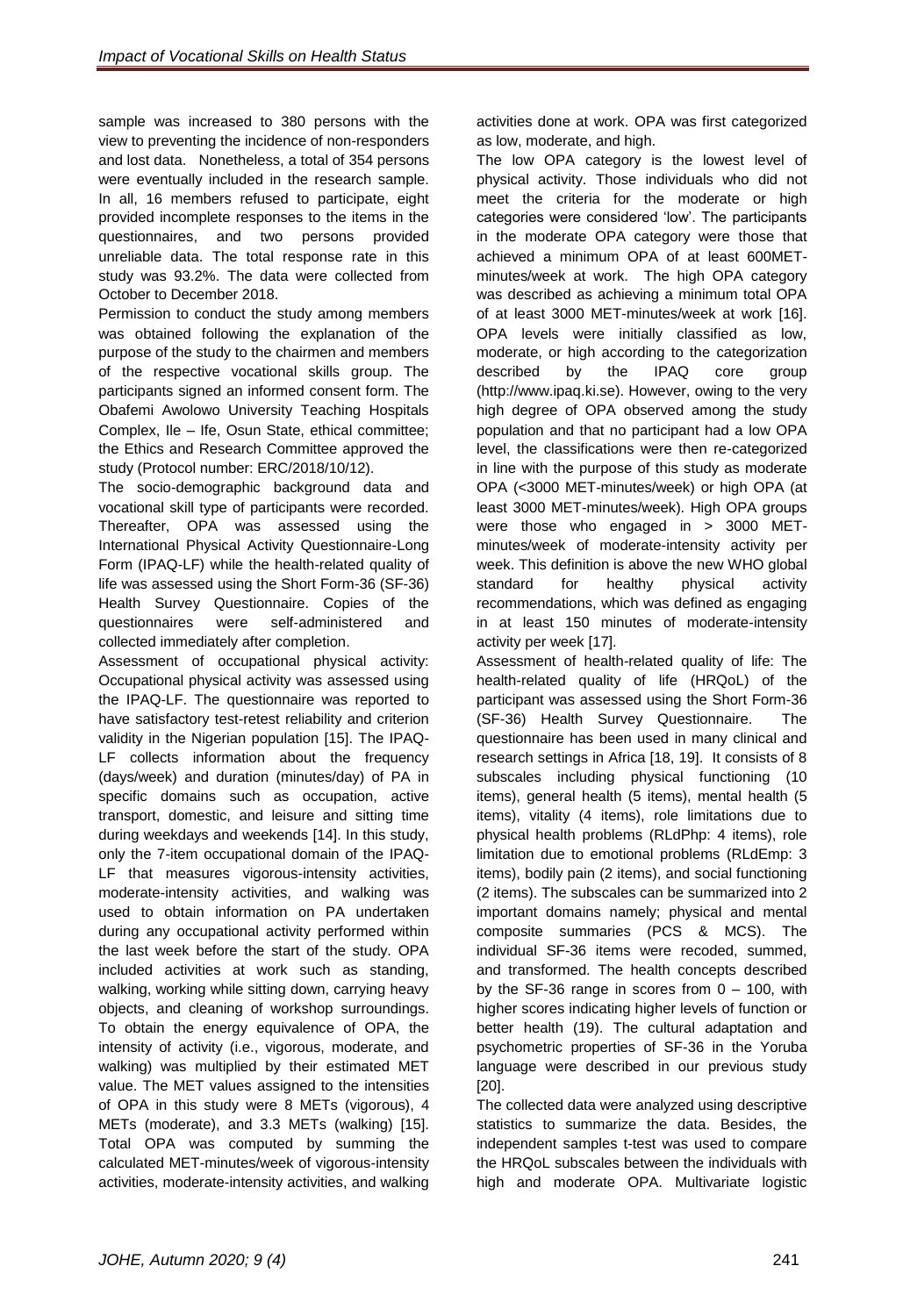regression analysis was also run to evaluate the associations between high OPA, sociodemographic variables, and HRQoL of the vocational-skilled workers. Adjusted odds ratios (ORs) with 95% confidence intervals (CIs) were calculated against the reference category of the participants aged <50 years, had a primary educational level, automobile mechanics vocational skilled workers, those that were single or never married, those whose monthly income was <Nestbota, 000, and the physical functioning subscale of the HRQoL. Statistical analysis was carried out with the aid of IBM SPSS Statistics

20.0 (IBM Corp., Armonk, NY, USA). Alpha level of  $p \le 0.05$  was considered statistically significant.

#### **Results**

The participants were all male vocational-skilled workers with a mean age of  $38.3 \pm 9.6$  years. About a quarter, 26.8%, were bricklayers and half of them, 50.8%, were recruited from cities including Ile-Ife and Osogbo. More than two-thirds of the participants, 68.4%, reported high OPA (Table 1).

**Table 1.** Distribution of socio-demographic characteristics and occupational physical activity level of participants

| <b>Variables</b>         |                            | $\mathbf n$ | (%)  |  |
|--------------------------|----------------------------|-------------|------|--|
| Age group (years)        | < 50                       | 209         | 59.0 |  |
|                          | > 50                       | 145         | 41.0 |  |
| <b>Marital status</b>    | Single                     | 218         | 61.6 |  |
|                          | Married                    | 136         | 38.4 |  |
|                          | Automobile Mechanic        | 80          | 22.6 |  |
|                          | <b>Bricklayer</b>          | 95          | 26.8 |  |
| <b>Vocational type</b>   | Carpenter                  | 91          | 25.7 |  |
|                          | Welder                     | 88          | 24.9 |  |
|                          | Gbongan                    | 30          | 8.5  |  |
|                          | <b>Ikire</b>               | 30          | 8.5  |  |
| <b>Selected city</b>     | lle-Ife                    | 90          | 25.4 |  |
|                          | llesha                     | 89          | 25.1 |  |
|                          | Ipetumodu                  | 25          | 7.1  |  |
|                          | Osogbo                     | 90          | 25.4 |  |
|                          | Primary                    | 102         | 28.8 |  |
| <b>Educational level</b> | Secondary                  | 174         | 49.2 |  |
|                          | Post-secondary             | 78          | 22.0 |  |
|                          | $<$ #50,000                | 223         | 63.0 |  |
| <b>Monthly Income</b>    | $\text{H}50,000 - 100,000$ | 96          | 27.1 |  |
| (Naira)                  | $>$ #100,000               | 35          | 9.9  |  |
| <b>OPA level</b>         | Moderate                   | 112         | 31.6 |  |
|                          | (<3000 MET-min/week)       |             |      |  |
|                          | High                       | 242         | 68.4 |  |
|                          | (>3000 MET-min/week)       |             |      |  |

OPA: Occupational physical activity, ₦: Naira (Nigerian Currency)

The results of a comparison of the health-related quality of life of Nigerian vocational-skilled workers between those with high and moderate OPA are presented in Table 2.

As can be seen, the HRQoL subscales of participants with high OPA had better (higher) role limitation due to physical health problems (RLdPhp) and physical composite summary (PCS) than those with moderate OPA. On the contrary, those with high OPA scored lower in terms of social functioning (SoF), mental health, and MCS; 54.7  $\pm$  15.3, 52.4  $\pm$  9.4, and 52.8  $\pm$  8.5

respectively. However, the participants with moderate OPA had better (higher) scores in bodily pain and mental health than those with high OPA. Furthermore, a comparison of the participants with high and moderate OPA showed significant differences in role limitation due to physical health problems (RLdPhp):  $95.0 \pm 14.0$  versus 83.3  $\pm$ 32.3 (t = 0.55;  $p = 0.002$ ), bodily pain:  $60.0 \pm 14.8$ versus  $65.8 \pm 18.2$  (t = 0.55; p = 0.002), mental health:  $52.4 \pm 9.4$  versus  $58.1 \pm 9.6$  (t = 0.27; p = 0.026), and PCS: 75.5  $\pm$  15.0 versus 62.3  $\pm$  17.5  $(t = 0.46; p = 0.014).$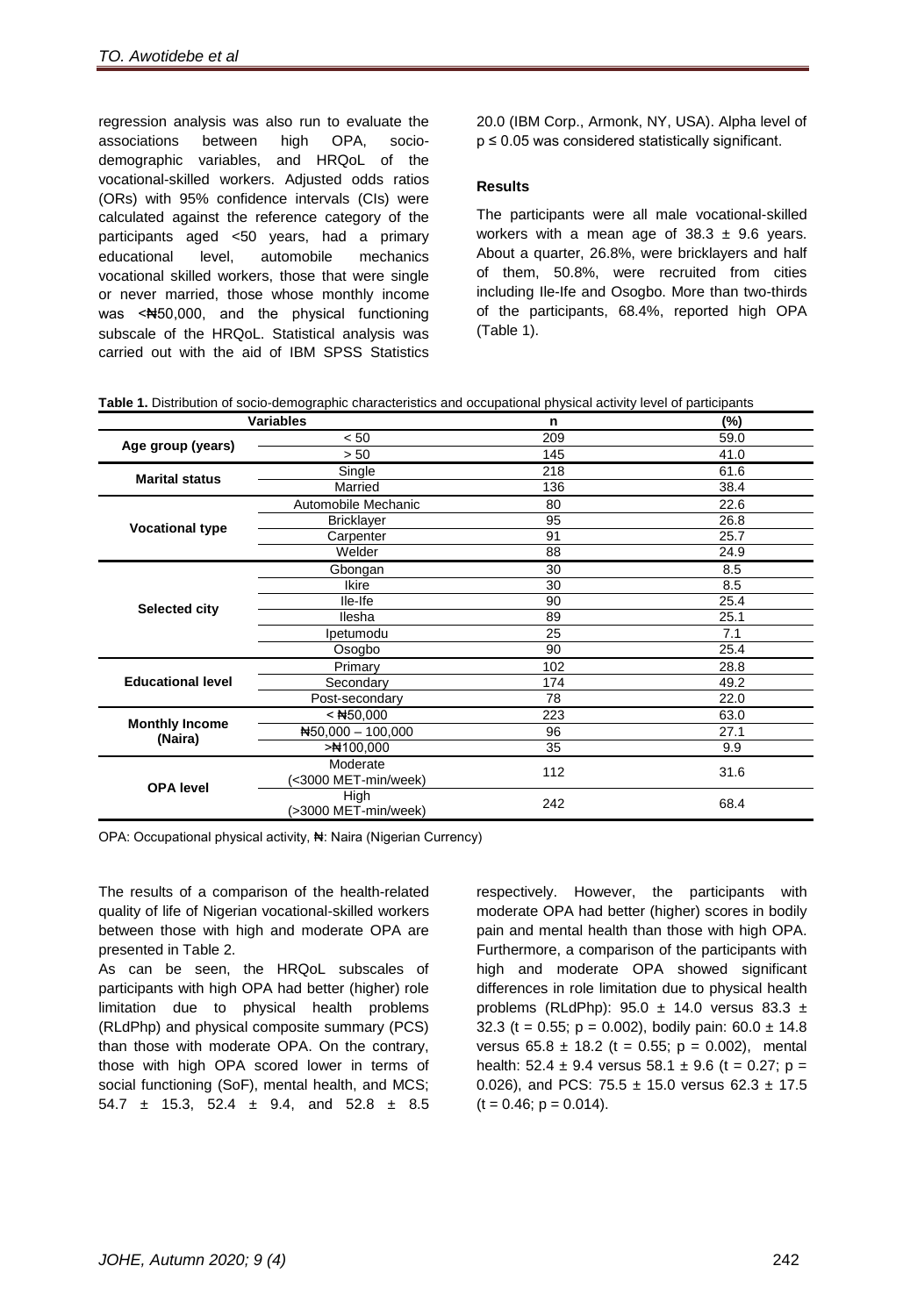| <b>Variables</b>            | <b>High OPA</b><br>(mean $\pm$ S.D) | <b>Moderate OPA</b><br>(mean $\pm$ S.D) | t-test | P-value  |
|-----------------------------|-------------------------------------|-----------------------------------------|--------|----------|
| <b>Physical functioning</b> | $93.3 \pm 8.4$                      | $92.3 \pm 8.2$                          | 0.22   | 0.206    |
| <b>RLdPhp</b>               | $95.0 \pm 14.0$                     | $83.3 \pm 32.3$                         | 0.55   | $0.002*$ |
| <b>RLdEmp</b>               | $61.5 \pm 20.5$                     | $60.4 \pm 18.2$                         | 0.21   | 0.086    |
| <b>Bodily pain</b>          | $60.0 \pm 14.8$                     | $65.8 \pm 17.6$                         | 0.51   | $0.021*$ |
| <b>General health</b>       | $70.4 \pm 18.9$                     | $69.9 \pm 18.0$                         | 0.34   | 0.096    |
| <b>Vitality</b>             | $72.2 \pm 10.5$                     | $69.3 \pm 12.1$                         | 0.26   | 0.142    |
| <b>Social functioning</b>   | $54.7 \pm 15.3$                     | $58.3 \pm 15.4$                         | 0.44   | 0.137    |
| <b>Mental health</b>        | $52.4 \pm 9.4$                      | $58.1 \pm 9.6$                          | 0.27   | $0.026*$ |
| <b>PCS</b>                  | $75.5 \pm 15.0$                     | $62.3 \pm 17.5$                         | 0.46   | $0.014*$ |
| <b>MCS</b>                  | $52.8 \pm 8.5$                      | $52.0 \pm 9.5$                          | 0.28   | 0.162    |

**Table 2.** A comparison of health-related quality of life of vocational-skilled workers with high and moderate occupational physical activity

 $*p$  < 0.05

PA, Physical activity; RLdPhp, Role limitation due to physical health problems; RLdEmp, Role limitation due to emotional problems; PCS, Physical composite summary; MCS, Mental composite summary

Table 3 shows the associations between the sociodemographic characteristics, the HRQoL subscales, and high OPA of the vocational-skilled workers. As is shown, the participants with high OPA were less likely to have minimal bodily pain  $(OR = 0.70, Cl = 0.52 - 0.95)$  and less likely to have MSC issues (OR =  $0.53$ , CI =  $0.35 - 0.78$ ). However, the participants with high OPA were twice more likely to have good PCS (OR = 2.25, CI  $= 1.21 - 4.18$ .

**Table 3.** Associations between socio-demographic characteristics, the health-related quality of life, and high occupational physical activity of the vocational-skilled workers

| <b>Variables</b>         |                             | <b>High OPA</b> |                |  |
|--------------------------|-----------------------------|-----------------|----------------|--|
|                          |                             | ORa             | 95% CI         |  |
| Age group (years)        | $50$                        | 1.00            |                |  |
|                          | $>50$                       | 1.29            | $0.96 - 1.74$  |  |
| <b>Marital status</b>    | <b>Single</b>               | 1.00            |                |  |
|                          | <b>Married</b>              | 1.06            | $0.90 - 1.24$  |  |
|                          | Widow/widower               | 1.28            | $0.58 - 2.82$  |  |
|                          | Primary                     | 1.00            |                |  |
| <b>Educational level</b> | <b>Secondary</b>            | 1.07            | $0.90 - 1.27$  |  |
|                          | Post-secondary              | 1.63            | $1.34 - 1.97$  |  |
| <b>Vocational skill</b>  | <b>Automobile mechanics</b> | 1.00            |                |  |
|                          | <b>Bricklayer</b>           | 1.23            | $0.92 - 1.64$  |  |
|                          | <b>Carpenter</b>            | 1.07            | $0.75 - 1.52$  |  |
|                          | Welder                      | 1.45            | $0.87 - 2.40$  |  |
| <b>Monthly income</b>    | <#50,000                    | 1.00            |                |  |
|                          | #50,000 - #100,000          | 1.40            | $0.79 - 2.48$  |  |
|                          | $>$ #100,000                | 1.08            | $0.67 - 1.75$  |  |
| <b>HRQoL</b>             | <b>Physical functioning</b> | 1.00            |                |  |
|                          | <b>RLdPhp</b>               | 1.18            | $0.77 - 1.81$  |  |
|                          | <b>RLdEmp</b>               | 1.11            | $0.90 - 1.37$  |  |
|                          | <b>Bodily pain</b>          | 0.70            | $0.52 - 0.95*$ |  |
|                          | <b>General health</b>       | 0.99            | $0.74 - 1.87$  |  |
|                          | <b>Vitality</b>             | 0.83            | $0.64 - 1.14$  |  |
|                          | <b>Social functioning</b>   | 1.15            | $0.89 - 1.46$  |  |
|                          | <b>Mental health</b>        | 1.50            | $1.11 - 2.03$  |  |
|                          | <b>PCS</b>                  | 2.25            | $1.21 - 4.18*$ |  |
|                          | <b>MCS</b>                  | 0.53            | $0.35 - 0.78*$ |  |

 $*p < 0.05$ 

Keys: OPA, Occupational physical activity; OR<sup>a</sup>, Adjusted odds ratio; N, Naira (Nigerian Currency); HRQoL, Health-related quality of life; RLdPhp, Role limitation due to physical health problems; RLdEmp, Role limitation due to emotional problems; PCS, Physical composite summary; MCS, Mental composite summary.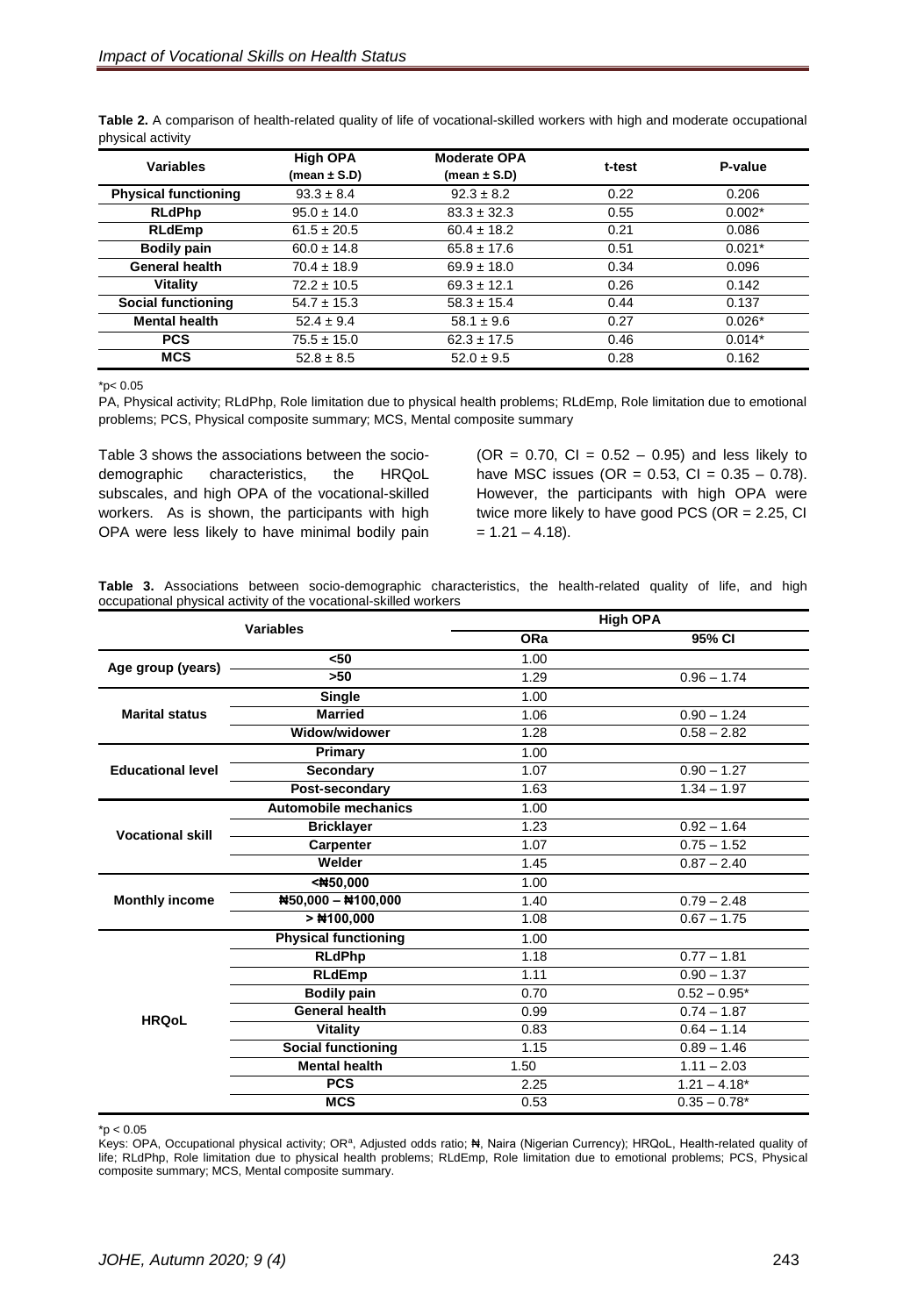#### **Discussion**

This study explored the association between OPA and HRQoL among vocational-skilled workers in Nigeria. A majority of the vocational skilled workers in this study reported high OPA levels. Similarly, a previous study showed that manual workers usually have higher OPA levels than white-collar workers [21]. This could be attributed to frequent regular bodily movements involving a large muscle group which is a common feature of vocationalskilled workers. Moreover, repetitive and regular bodily movements increase total energy expenditure which in turn may lead to higher muscular strength, flexibility, endurance, and cardiorespiratory fitness [7, 22].

The findings from the present study also showed that a majority of the participants have high OPA irrespective of age group and vocational-skilled types. Mundwiler et al, [7] described the nature of manual work or vocational skills that require the application of muscular force in carrying out occupational activities. Regular application of force increases higher energy expenditure and improves physical fitness regardless of the age group. Äijö et al, [23] also concluded that any activity that increases energy expenditure is essential for improving overall health notwithstanding any age category. However, the present study suggested that the participants with high OPA were less likely to have minimal bodily pain. This is in agreement with findings of previous studies showing that persistent repetitive strain injury may result in the accumulation of micro-injuries to the musculoskeletal system leading to the development of consistent bodily pain [24]. Accordingly, it can be argued that long hours of occupational activities may negatively affect the muscles and joints of the body. Furthermore, repetitive overuse of muscles and joints may also lead to psychosocial stress and unceasing bodily pain.

Considering some of the subscales on the HRQoL, the participants with moderate OPA were found to have better HRQoL than the individuals with high OPA including bodily pain, social functioning, and mental health. In a similar vein, previous studies have shown that occupational hazards are associated with jobs that placed heavy demands on both physical and mental capabilities [25, 26]. This implies that the workers with high OPA were likely to be overworking and probably putting more pressure on their body system compared with those with moderate OPA. Furthermore, prolonged hours of work could lead to dissatisfaction and poor HRQoL. Our study also found that social functioning, mental health, and mental composite

summary had the worst scores in the HRQoL subscales. This finding corroborates a previous study that showed jobs involving manual labor with long hours of participation may lead to low selfesteem and poor mental well-being [27]. Although several other factors may be responsible for the poor HRQoL in some of the subscales, occupational stress, environmental challenges, and the socio-economic situation could contribute to the feeling of depression, low emotional wellbeing, and subsequently poor HRQoL. Thus, more studies are needed to explore the multideterminants of HRQoL among vocational-skilled workers.

Our study also found that the physical component summary of HRQoL was significantly associated with OPA regardless of vocational-skill type. Accordingly, a previous study suggested any form of activity involving regular bodily movements helps to improve physical functioning and fitness [28]. In addition, Bernards et al, [29] in a prospective cohort study involving over 1700 Dutch workers, concluded that manual workers have higher OPA leading to good physical health benefits. These benefits may be connected with the accumulation of high volumes of vigorousintensity activities which culminated in good healthrelated physical fitness including increased muscular strength and endurance, flexibility, and appropriate body composition. All these benefits may also help to reduce the incidence of several other chronic non-communicable diseases and even untimely death.

On the contrary, the findings from the present study showed that vocational-skilled workers with high OPA were less likely to have satisfactory mental health outcomes. In contrast, previous studies have indicated that any form of PA is significantly associated with a lower risk of depression, emotional exhaustion, and poor mental health outcomes [29-31]. This discrepancy could be a result of the mental tasks involved during OPA. Furthermore, comparing OPA with leisure-time PA, it appears that leisure-time PA is more relaxing, enjoyable and does not require elaborate mental exertion during participation. Moreover, the longer duration of time expended during OPA usually exceeds the recommended maximum daily period of 30 minutes a day for health benefits concerning participation in leisuretime PA [8, 32]. Mental fatigue caused by the extended duration of activities may account for poor mental health outcomes during OPA.

Although OPA resulted in increased energy expenditure, its impact on HRQoL appears to be less beneficial for vocational-skilled workers' mental well-being. This highlights the difference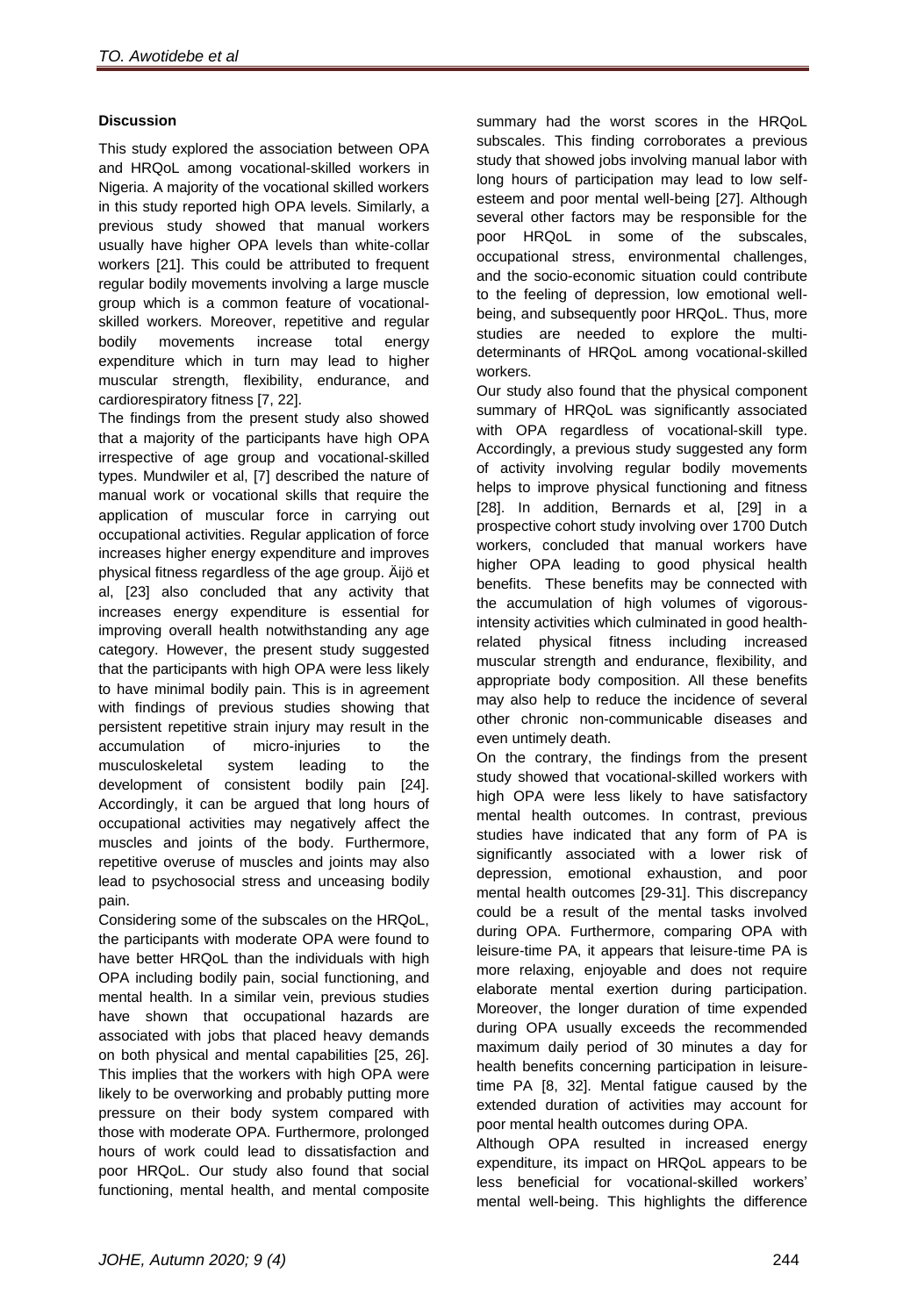between OPA and leisure-time PA. Hence, performing regular leisure-time PA in addition to OPA may help to prevent the development of many chronic non-communicable diseases such as coronary artery disease, hypertension, diabetes, musculoskeletal disorders, some cancers, and more importantly, mental disorders [7, 33, 34]. Several clinical trials and epidemiological studies have provided convincing evidence that recreational and leisure-time PA has multiple health benefits [35, 36]. For instance, Das et al, [37] found a relationship between leisure-time PA and relief of low-moderate anxiety, promotion of positive mood, and increased self-esteem and cognitive function. Undoubtedly, vocational-skilled workers with a good health status irrespective of vocational type have reduced numbers of absenteeism at work due to illness, reduced cost of medical care, and high overall productivity leading to considerable national economic growth. It is worth mentioning that there were some limitations in this study and findings should be interpreted with caution. First, the self-reported OPA level could lead to a subjective assessment. The assessment might have been over or underestimated by the participants. Furthermore, the OPA section of IPAQ is generic, and thus an OPAspecific scale might have been more appropriate. Yet, the IPAQ provides a comprehensive assessment of OPA which could have been difficult utilizing other OPA scales. We recommend that future studies should consider using a more objective assessment of OPA to validate the findings of this study. Moreover, the study design was a cross-sectional survey; hence, a causal relationship could not be established. Restricting the sample to male participants in the cities may limit the generalization of findings to other vocational-skilled workers in Nigeria. However, the participants were selected through a multistage sampling technique thereby reducing the potential bias.

## **Conclusion**

In conclusion, the OPA level among Nigerian vocational-skilled workers is very high with varying impacts on the HRQoL domains. OPA was more significantly associated with physical health but less with mental health outcomes. The findings provide evidence that interventions focusing on promoting OPA are relevant to enhancing the HRQoL of vocational-skilled workers in Nigeria. Regular assessment of HRQoL of vocationalskilled workers should be taken into consideration to detect individuals at risk of chronic diseases such as musculoskeletal disorders and depression.

This may help to document the pattern of health challenges and the health status of vocationalskilled workers for future studies.

#### **Acknowledgement**

We wish to thank the Consortium for Advanced Research Training in Africa (CARTA) for their technical support. CARTA is jointly led by the African Population and Health Research Center and the University of the Witwatersrand and funded by the Wellcome Trust (UK) (Grant No: 087547/Z/08/Z), the Carnegie Corporation of New York (Grant No: B 8606), the Ford Foundation (Grant No: 1100-0399), the Department for International Development (DfID) under the Development Partnerships in Higher Education (DelPHE), Swedish International Development Corporation Agency – SIDA (Grant No: 54100029), MacArthur Foundation (Grant No: 10-95915-000- INP), and Google.Org (Grant No: 191994).

#### **Conflict of interest:** None declared.

#### **References**

- 1. World Health Organization. Global status report on non-communicable diseases 2014. Geneva, Switzerland: World Health Organization; 2014.
- 2. Dasso NA. [How is exercise different from](https://pubmed.ncbi.nlm.nih.gov/30332516/)  [physical activity? A concept analysis.](https://pubmed.ncbi.nlm.nih.gov/30332516/) Nurs Forum 2019; 54(1):45-52.
- 3. Awotidebe TO, Adeyeye VO, Ativie RN, Adedoyin RA, Borode AO, Balogun MO, et al. Functional Capacity and Psychosocial Correlates of Exercise in Nigerian Patients with Hypertension. Int J Clin Med 2016; 7(7):464-73.
- 4. Kaleta D, Makowiec-Dabrowska T, Dziankowska-Zaborszczyk E, Jegier A. Physical activity and self-perceived health status. Int J Occup Med Environ Health 2006; 19(1):61-9.
- 5. Jantunen H, Wasenius N, Salonen MK, Kautiainen H, von Bonsdorff MB, Kajantie E, et al. Change in physical activity and healthrelated quality of life in old age-A 10-year followup study. Scand J Med Sci Sports 2019; 29(11):1797-804.
- 6. World Bank. World Development Report 2007: Development and the Next Generation. Washington D.C, [United States:](https://www.google.com/search?client=firefox-b-d&sxsrf=ALeKk00kzhI2GMblyvA3NMhARKG8u--OMw:1614580650686&q=Bretton+Woods&stick=H4sIAAAAAAAAAOPgE-LQz9U3sDTNS1HiBLGMLJLLC7VUs5Ot9POL0hPzMqsSSzLz81A4Vmn5pXkpqSmLWHmdilJLSvLzFMLz81OKd7AyAgB8ma5IUQAAAA&sa=X&ved=2ahUKEwiCr5TRvY7vAhU4UhUIHb76AmsQmxMoATAfegQIPhAD) World Bank; 2006.
- 7. Mundwiler J, Schüpbach U, Dieterle T, Leuppi JD, Schmidt-Trucksäss A, Wolfer DP, et al. Association of Occupational and Leisure-Time Physical Activity with Aerobic Capacity in a Working Population. PLoS One 2017; 12(1):e0168683.
- 8. Flower DJC, Tipton MJ, Milligan GS. Considerations for physical employment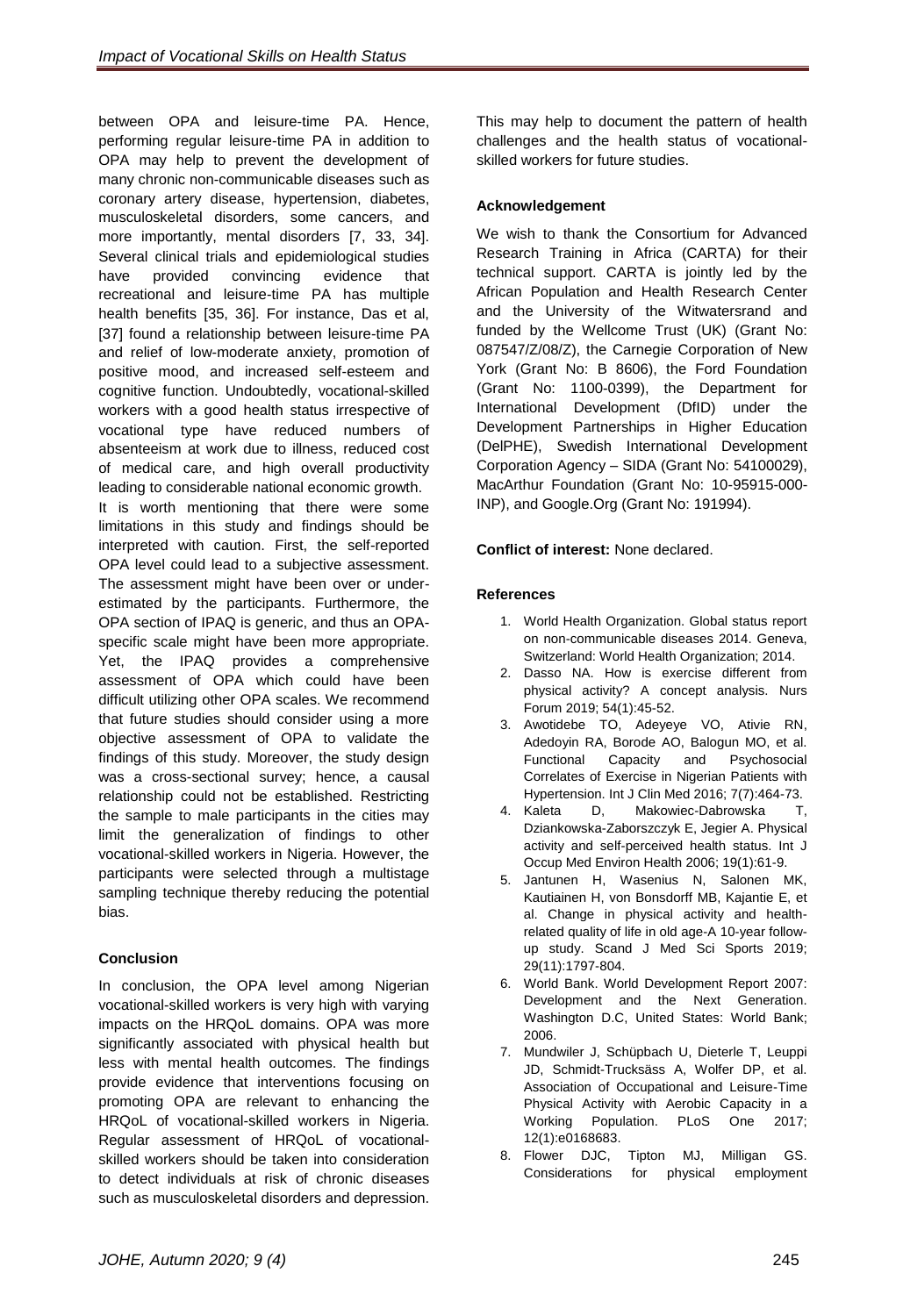standards in the aging workforce. Work 2019; 63(4):509-19.

- 9. Yang J. General or vocational? The tough choice in the Chinese education policy. Int J Edu Dev 2008; 18(4):289-304.
- 10. Yusuff, MA, Soyemi J. Achieving Sustainable Economic Development in Nigeria through Technical and Vocational Education and Training: The Missing Link. International Journal of Academic Research in Business and Social Sciences 2012; 2(2):71-7.
- 11. van den Berge M, Hulsegge G, van der Molen HF, Proper KI, Pasman HRW, den Broeder L, et al. Adapting Citizen Science to Improve Health in an Occupational Setting: Preliminary Results of a Qualitative Study. Int J Environ Res Public Health 2020; 17(14):4917.
- 12. Ekpenyong CE, Inyang UC. Associations between worker characteristics, workplace factors, and work-related musculoskeletal disorders: a cross-sectional study of male construction workers in Nigeria. Int J Occup Safety Ergon 2014; 20(3):447-62.
- 13. Kasiulevičius V, Šapoka V, Filipavičiūtė R. Sample size calculation in epidemiological studies. Gerontologija 2006; 7(4):225-31.
- 14. Ofori-Asenso R, Agyeman AA, Laar A, Boateng D. Overweight and obesity epidemic in Ghana-a systematic review and meta-analysis. BMC Public Health 2016; 16(1):1239.
- 15. Oyeyemi AL, Bello UM, Philemon ST, Aliyu HN, Majidadi RW, Oyeyemi AY. Examining the reliability and validity of a modified version of the International Physical Activity Questionnaire, long form (IPAQ-LF) in Nigeria: a cross-sectional study. BMJ Open 2014; 4(12):e005820.
- 16. Craig CL, Marshall AL, Sjöström M, Bauman AE, Booth ML, Ainsworth BE, et al. International physical activity questionnaire: 12- country reliability and validity. Med Sci Sports Exerc 2003; 35(8):1381-95.
- 17. World Health Organization. Global recommendations on physical activity for health. Geneva, Switzerland: World Health Organization 2010.
- 18. Ekwunife OI, Aguwa CN, Adibe MO, Barikpaoar E, Onwuka CJ. Health state utility of a population of Nigerian hypertensive patients. BMC Res Notes 2011; 4:528.
- 19. Ware JE Jr, Gandek B. Overview of the SF-36 Health Survey and the International Quality of Life Assessment (IQOLA) Project. J Clin Epidemiol 1998; 51(11):903-12.
- 20. Mbada CE, Adeogun GA, Ogunlana MO, Adedoyin RA, Akinsulore A, Awotidebe TO, et al. Translation, cross-cultural adaptation and psychometric evaluation of Yoruba version of the short-form 36 health survey. Health Qual Life Outcomes 2015; 13:141.
- 21. Mänttäri SK, Oksa JAH, Virkkala J, Pietilä JAK. Activity Level and Body Mass Index as

Predictors of Physical Workload During Working Career. Saf Health Work 2019; 10(4):527-30.

- 22. Warburton DER, Bredin SSD. Health benefits of physical activity: a systematic review of current systematic reviews. Curr Opin Cardiol 2017; 32(5):541-56.
- 23. Äijö M, Kauppinen M, Kujala UM, Parkatti T. Physical activity, fitness, and all-cause mortality: An 18-year follow-up among old people. J Sport Health Sci 2016; 5(4):437-42.
- 24. Baba NH, Daruis DDI. Repetitive Strain Injury (RSI) among Computer Users: A Case Study in Telecommunication Company. Malaysian Journal of Public Health Medicine 2016; Special Volume (1):48-52
- 25. Lee WT, Lim SS, Kim J, Yun S, Yoon JH, Won JU. Work Schedule Irregularity and the Risk of Work-Related Injury among Korean Manual Workers. Int J Environ Res Public Health 2020; 17(20):7617.
- 26. Bell SL, Audrey S, Gunnell D, Cooper A, Campbell R. The relationship between physical activity, mental wellbeing and symptoms of mental health disorder in adolescents: a cohort study. Int J Behav Nutr Phys Act 2019; 16(1):138.
- 27. International Labour Organisation. Workplace Stress: A Collective Challenge. [Geneva,](https://www.google.com/search?client=firefox-b-d&sxsrf=ALeKk01mp50kKQ_26XD5ZZv0pr51umve7Q:1615188884241&q=Geneva&stick=H4sIAAAAAAAAAOPgE-LQz9U3MC43LlKCsCwNjLS0spOt9POL0hPzMqsSSzLz81A4VhmpiSmFpYlFJalFxYtY2dxT81LLEnewMgIAsrXvYE4AAAA&sa=X&ved=2ahUKEwj2tsK9l6DvAhXORhUIHehbCiYQmxMoATAaegQILRAD)  [Switzerland:](https://www.google.com/search?client=firefox-b-d&sxsrf=ALeKk01mp50kKQ_26XD5ZZv0pr51umve7Q:1615188884241&q=Geneva&stick=H4sIAAAAAAAAAOPgE-LQz9U3MC43LlKCsCwNjLS0spOt9POL0hPzMqsSSzLz81A4VhmpiSmFpYlFJalFxYtY2dxT81LLEnewMgIAsrXvYE4AAAA&sa=X&ved=2ahUKEwj2tsK9l6DvAhXORhUIHehbCiYQmxMoATAaegQILRAD) International Labour Organisation; 2016.
- 28. US Department of Health of and Human Services. Physical Activity and Health. A Report of the Surgeon General. Atlanta, [Georgia,](https://en.wikipedia.org/wiki/Georgia_(U.S._state)) [United States:](https://en.wikipedia.org/wiki/United_States) Department of Health andHuman Services, Centers for Disease Control and Prevention, NationalCenter for Chronic Disease Prevention and Health Promotion; 1996.
- 29. Bernaards CM, Jans MP, van den Heuvel SG, Hendriksen IJ, Houtman IL, Bongers PM. Can strenuous leisure time physical activity prevent psychological complaints in a working population? Occup Environ Med 2006; 63(1):10- 6.
- 30. Mattli R, Farcher R, Syleouni ME, Wieser S, Probst-Hensch N, Schmidt-Trucksäss A, et al. Physical Activity Interventions for Primary Prevention in Adults: A Systematic Review of Randomized Controlled Trial-Based Economic Evaluations. Sports Med 2020; 50(4):731-50.
- 31. Harvey SB, Øverland S, Hatch SL, Wessely S, Mykletun A, Hotopf M. Exercise and the Prevention of Depression: Results of the HUNT Cohort Study. Am J Psychiatry 2018; 175(1):28- 36.
- 32. World Health Organization. Global Strategy on Diet and Physical Activity and Health. Geneva, Switzerland: World Health Organization; 2004.
- 33. Pate RR, Pratt M, Blair SN, Haskell WL, Macera CA, Bouchard C, et al. Physical activity and public health. A recommendation from the Centers for Disease Control and Prevention and the American College of Sports Medicine. JAMA 1995; 273(5):402-7.